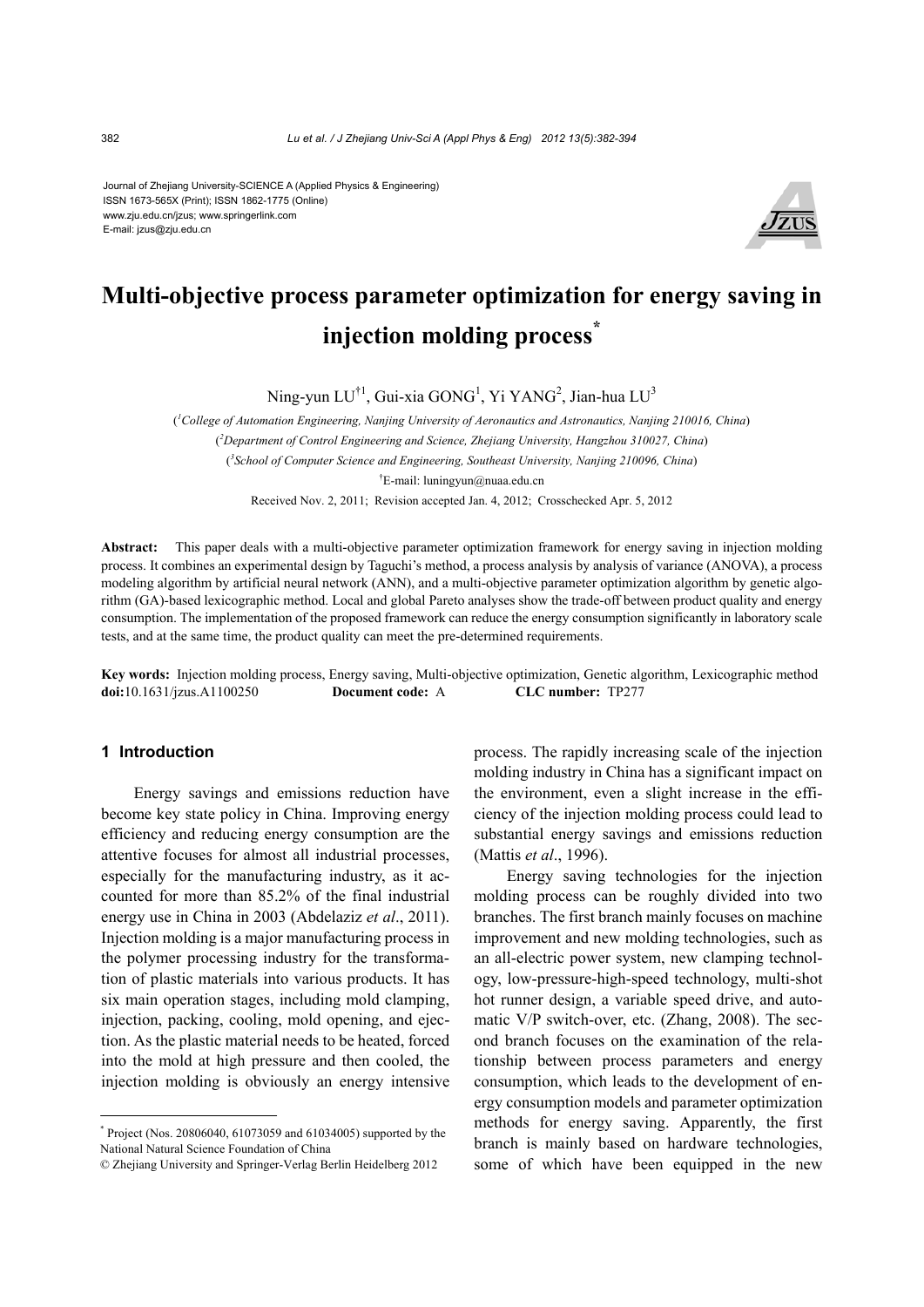generation injection molding machines. When an injection molding enterprise expects to reduce energy consumption using those hardware-based energy saving technologies, it usually needs to buy the new generation injection molding machines, or to rebuild the old machines by equipping them with new energy saving devices. Whatever the strategy is, it requires a heavy purchase or rebuild expense. Considering that plastics manufacturing is a narrow margin of profit industry, and there is a huge amount of low-end injection molding machines in China (Peng and Yang, 2008), the process optimization-based approach may be an attractive choice, as it requires only experimental data and can indeed reduce energy use at low cost. Thus, this paper attempts to develop a datadriven process optimization-based technology to achieve energy saving in injection molding process.

Although in practice, energy saving via process optimization is not a novel exercise, only a few theoretical studies have been reported. The pioneering work of reducing the energy use in injection molding was reported in the early 1980s, focusing on qualitative discussion on the parameter selection to minimize energy usage (Lafreninere, 1981; Ames, 1982), or quantitative examination on the amounts of energy consumed by various machine components in a typical molding machine (Nunn and Ackerman, 1981). In the mid of 1990s, Munoz and Sheng (1995), Sheng and Sutanto (1995) and Mattis *et al*. (1996) developed a framework for analyzing the influence of component, mold design decision and process parameter selection on the process energy efficiency. A set of energy-oriented process models was presented that can describe the modes of energy utilization in injection molding processes. The total energy consumption includes not only the energy used for melting and pushing the plastic into the mold cavity, but also some additional energy terms for mold movements, clamping and part ejection. With those theoretical models, Thiriez (2006) explored the relationship between the energy consumption and the process parameters, yielding a system-level environmental analysis of the injection molding process. The above efforts for energy reduction in the injection molding process remained at the stage of process analysis and modeling, until Lin (2008) made an attempt to obtain the optimal parameter combination to minimize energy consumption. The non-linear relationship between the process parameters and the energy consumption was modeled by an artificial neural network (ANN); then an increment scouting method was used to obtain the optimal injection parameters. The deficiency in Lin (2008) is clear, that is, it did not consider the requirements on product quality when attempting to obtain the optimal process parameters for minimizing energy consumption.

For practical application, striving merely for energy efficiency without considering product quality is unrealistic. It is desirable to develop a framework to optimize process parameters with minimum energy consumption, as well as satisfactory product quality. The process of optimizing systematically and simultaneously a collection of objective functions is called multi-objective optimization problem (MOP) (Marler and Arora, 2004), also called multi-response optimization (MRO) or multi-criteria decision-making (MCDM) in different application areas (Montgomery, 2001). Multiple objectives may be incommensurable and often competing. There is rather a set of alternative trade-offs, generally known as Pareto-optimal solutions. In the example of this paper, product quality and energy consumption are generally competing, since high performance quality control substantially increases control effort and results in more energy use. Classical methods for generating the Pareto-optimal set aggregate the objectives into a single, parameterized objective function, such as the weighting method and the constraint method. The weighting method converts an MOP into a single optimization problem (SOP) by forming a linear combination of the objectives. This technique is simple, but cannot generate all Paretooptimal solutions with non-convex trade-off surfaces. The constraint method transforms *k*−1 of the *k* objectives into constraints, where the emphasis is usually laid on the formulation of the objective function and the handling of constraints. The constraint method is suitable for the case where a prior preference on the multiple objectives is available (Marler and Arora, 2004). Although some advanced MOP methods such as the evolutionary algorithms (Zitzler *et al*., 2003; Carlos *et al*., 2008) have become available in recent years, the aforementioned traditional approaches are still attractive and popular because many well-studied algorithms for SOPs can be used directly.

In this paper, the lexicographic method (Carlos *et al*., 2007) is adopted to find the optimal process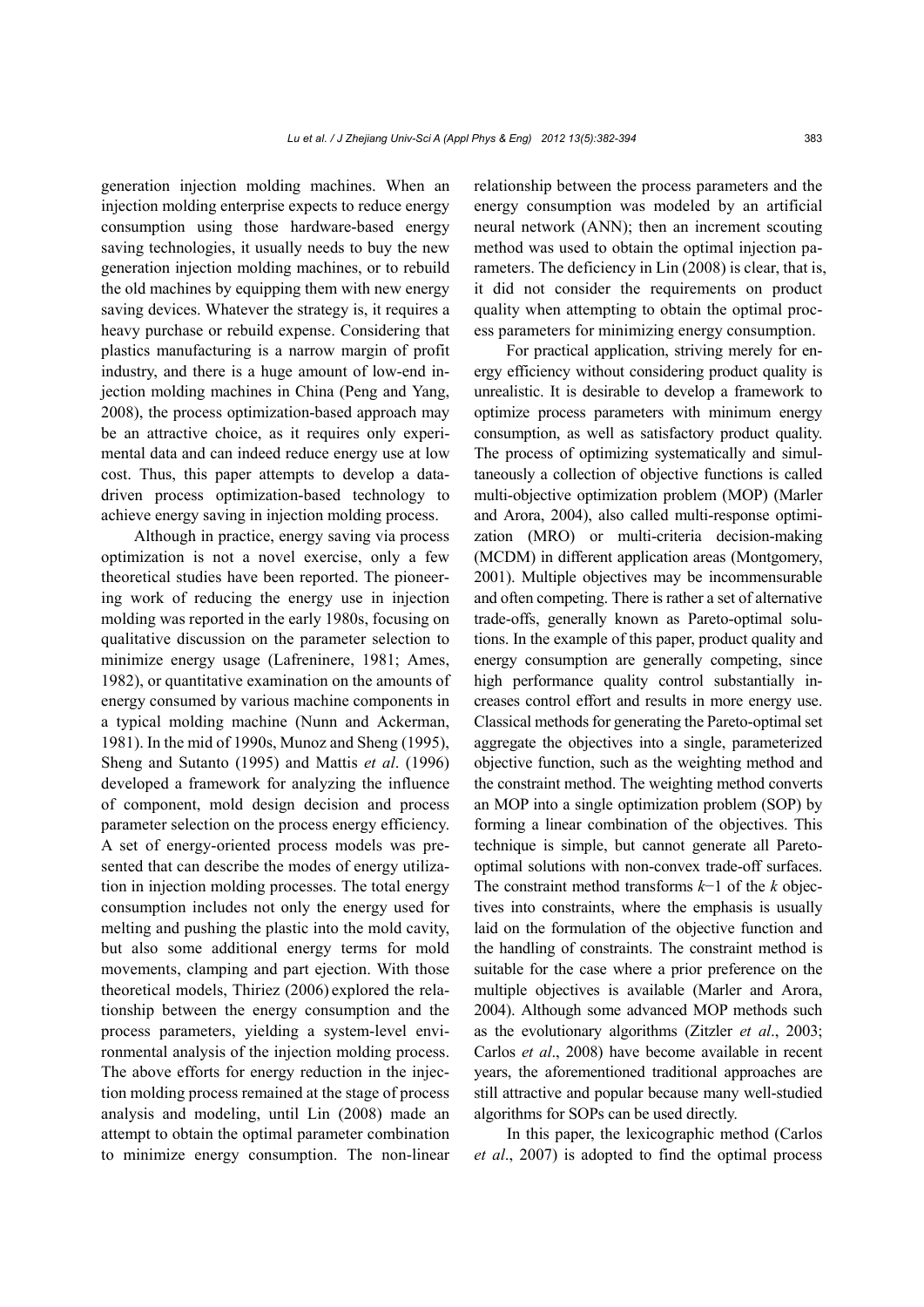parameter settings for both quality assurance and energy saving. The lexicographic method requires a list of objectives in decreasing order of preferences and the bounded objective functions method. It starts from a single most preferred objective function and transforms the remaining objectives into constraints with fixed bounds chosen by the decision-maker. From a practical viewpoint, it is easy to solve an MOP by requiring the decision-maker to rank the objectives in order based on one's preferences from best to worst. Even if the decision-maker does not provide ranking information for the objectives, it is also possible to select randomly an objective to be optimized at each time. In this paper, the relative importance of the objective functions is clear. Product quality is more important than energy consumption. A lexicographic method is a perfect choice. The original lexicographic method was developed to solve MOP problems with equality constraints; however, many widely-used intelligent optimization methods such as evolutionary algorithms (EAs) can not directly solve problems with equality constraints (Mezura-Montes, 2009). Therefore, a variation of lexicographic method with relaxed inequality constraints is used in this paper.

Considering the complex and nonlinear relationships among process parameter settings, product quality and energy consumption, many studies of injection molding processes have investigated the application of ANNs (Mok and Kwong, 1999). In fact, ANNs have been frequently combined with genetic algorithms (GAs) in finding the optimal parameter settings to improve product quality of injection molding processes (Mok *et al*., 2001; Ozcelik and Erzurumlu, 2006; Shen *et al*., 2007; Chen *et al*., 2009; Altan, 2010). In this paper, ANN is used to develop a quality and energy prediction model; based on the ANN prediction model, a GA-based lexicographic method is used to solve the multi-objective optimization problem. In fact, the effectiveness of the whole optimization process is strongly dependent on the performance of the quality and energy prediction model.

## **2 Injection molding process**

Injection molding is a typical multi-stage process, among which, injection (or filling), packingholding, and cooling are the most important phases. During filling, the screw moves forward and pushes the molten polymer into the mold cavity. Once the mold is completely filled, the process then switches to the packing-holding stage, during which additional polymer is "packed" at high pressure to compensate for the material shrinkage associated with the material cooling and solidification. The packing-holding continues until the gate freezes off, which isolates the material in the mold from that in the injection unit. The process enters the cooling stage; the part in the mold continues to solidify until it is rigid enough to be ejected from the mold without damage. Concurrently, with the early cooling phase, plastication takes place in the barrel where polymer is melted and conveyed to the front of barrel by screw rotation, preparing for the next cycle.

The primary concern in the injection molding process is always to produce high quality parts. Recently, however, with increasing attention to energy savings and emissions reduction, it is desirable to reduce energy consumption and guarantee product quality at the same time. To achieve this aim, it is important to evaluate the feasibility of a multiobjective process optimization procedure in injection molding process.

In injection molding, product quality can be described by mechanical properties (such as part strength and stiffness), dimensional conformity (such as weight, length and thickness) and surface appearance (such as sink mark, record groove and jetting) (Yang and Gao, 2006). To simplify quality-oriented process optimization, part weight (PW) is often selected for determining the optimal process parameter settings under single quality characteristic consideration because PW has a close relation to other quality properties (Yang and Gao, 2006; Chen *et al*., 2009; Sun *et al*., 2010). Previous studies have shown that, the control of PW involves many process parameters, and significant interactions exist among the parameters. For example, Srinivasan *et al*. (1991) developed a regression model that relates PW (*y*) to the setpoints for mold temperature  $(x_1)$ , nozzle-melt temperature (MT)  $(x_2)$ , packing time (PT)  $(x_3)$  and packing pressure (PP)  $(x_4)$ :

$$
y = \sum_{i=1}^{3} \sum_{j=1}^{3} B_{ij} x_i x_j + B_p x_4, \qquad (1)
$$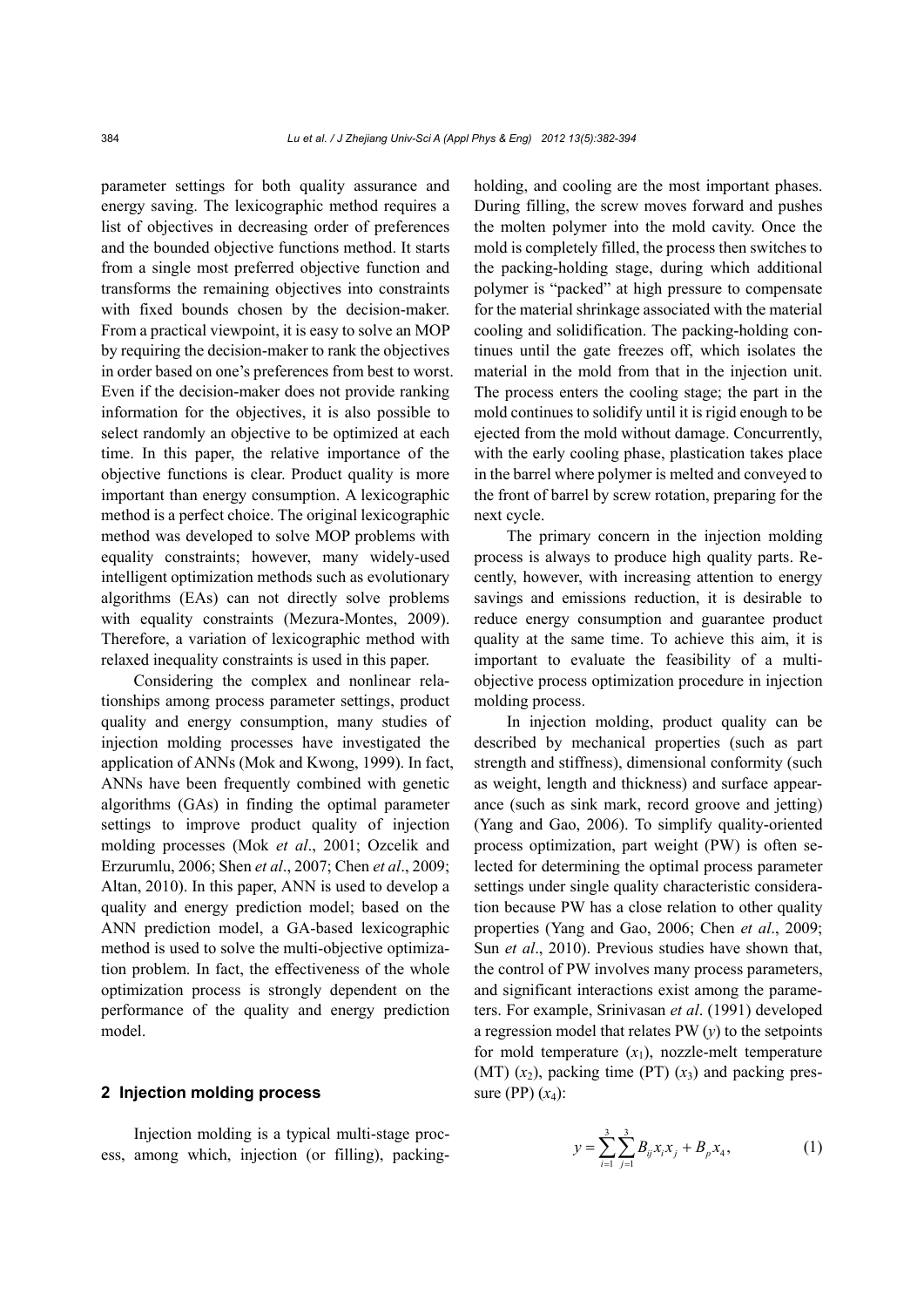where  $x_i x_j$  ( $i, j=1,2,3$ ) are the quadratic terms of independent variables;  $B_{ij}$  and  $B_p$  are the corresponding coefficients for  $x_i x_j$  and  $x_4$ .

Sun *et al*. (2010) presented another multiple regression model for PW (*y*) that involves the injection velocity (IV)  $(x_1)$ , injection pressure  $(x_2)$ , PT  $(x_3)$  and  $MT (x_4):$ 

$$
y = \alpha_0 + \sum_{i=1}^{4} (\alpha_i x_i + \beta_i x_i^2) + \sum_{i=1}^{4} \sum_{j=1}^{4} \gamma_{ij} x_i x_j, \quad (2)
$$

where  $\alpha_0$ ,  $\alpha_i$ ,  $\beta_i$  and  $\gamma_{ij}$  are the corresponding coefficients for the constant, linear, quadratic and interact terms, respectively.

Although the above two models involve slightly different process parameters, the common fact is, PW is a complex nonlinear model involving multiple process parameters. There will be a cluster of combinations of process parameters for a specified PW. The model that relates energy consumption and process parameters is also a complex nonlinear model as described in Section 3, which is generally different from the quality model. This implies that, different process parameter settings corresponding to a certain product quality can result in differing amounts of energy consumption. Without a theorem-proof format, a conclusion can be drawn that it is possible to obtain multi-objective optimization for both quality assurance and energy saving in injection molding process.

# **3 A multi-objective parameter optimization framework**

As a pure data-based energy saving technique, the initial settings of experimental condition are very important for the following process analysis, modeling and optimization. There are two basic ways to collect data, by selecting historical data or by running designed experiments. In the illustrative example of this study, no energy consumption measurements are available in the historical database. Thus, Taguchi's orthogonal design is performed first to provide initial experimental data for process analysis. Fractional factor design is also used to provide necessary additional experimental data for nonlinear modeling.

The proposed optimization framework is illustrated in Fig. 1. With the designed experimental data, analysis of variance (ANOVA) is applied to quantitatively determine the major factors that affect the part quality and energy consumption. A nonlinear process model is developed using ANN, which will be used to build the fitness functions in the GA-based optimization procedures. A lexicographic method based multiobjective optimization, is adopted to search for the optimal process settings for both product quality and energy consumption. Finally, validation experiments are conducted. When the obtained process settings do not satisfy the pre-specified requirements, the whole optimization procedures should be repeated after updating the data sets and the prediction model.



**Fig. 1 Diagram of the proposed multi-objective parameter optimization framework**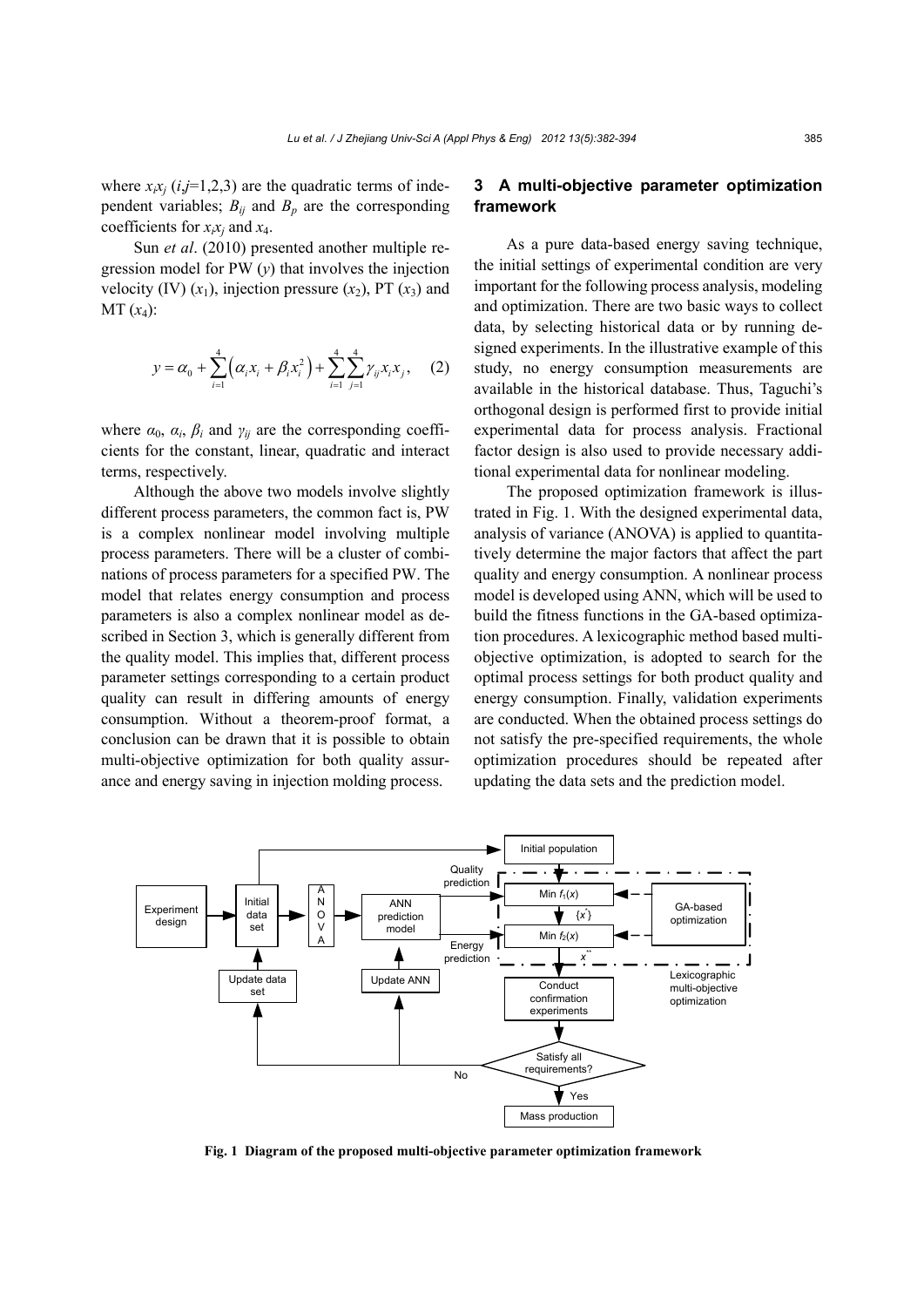#### **3.1 Experimental setup and process analysis**

All the experiments are conducted on a Chen Hsong reciprocating-screw injection molding machine, Model type MJ55, located in the Center for Polymer Processing and Systems (CPPS) at the Fok Ying Tung Graduate School, Hong Kong University of Science & Technology (HKUST). The material is high-density polyethylene (HDPE). The mold is a customized mold with flat cavity. PW is selected as the quality response, which is measured by a Dertork high precision electronic scale (Tianjian, China; precision: 0.001 g); and energy consumption per cycle (ECC) is considered as the evaluating standard of energy consumption, which is measured by a high precision electric energy meter (Huayuan DTS151, Nanjing, China; accuracy class: 0.02).

In authors' previous work (Yang and Gao, 2006), seven process variables including MT, coolant water (or mold) temperature (CWT), IV, PP, injection stroke, screw rotation speed, and plastication back pressure, were considered in analyzing their influences on PW. Previous results showed that MT, CWT, IV, and PP are the most significant factors. In this example, to avoid unnecessary overwhelming amount of experiments, only PT, IV, PP and MT are selected as control factors. The mold temperature is excluded because it is not closed-loop controlled on the machine, while the PT is included because it indeed influences both PW and energy consumption by theoretical analysis. During the experimental design, PT and IV take three levels, while PP and MT take four levels, as listed in Table 1.

A  $L_{12}$  ( $3^2 \times 4^2$ ) orthogonal array is applied, resulting in 12 treatments with different level combinations of the four factors. Each replicates for three times, to reduce experimental errors. The order of the experiment is arranged randomly to avoid unexpected noises. The responses of PW and ECC are listed in Table 2.

To gain more insight into the mechanism of the injection molding process, ANOVA is used for process analysis. The influence of all parameters on PW and ECC is shown in Table 3. PT and MT are more important than IV and PP for both PW and ECC under the above-mentioned experimental conditions. The degrees of sensitivity of PW and ECC to each parameter are shown in Figs. 2a–2d.

From Fig. 2a, it can be seen that an increase of the PT setting leads to increases of both PW and ECC

**Table 1 Factors and levels for experimental design** 

| Level | Factor |    |                                          |     |  |  |  |  |
|-------|--------|----|------------------------------------------|-----|--|--|--|--|
|       | PT(s)  |    | IV (mm/s) PP ( $\times 10^5$ Pa) MT (°C) |     |  |  |  |  |
|       |        | 30 | 25                                       | 190 |  |  |  |  |
|       |        | 35 | 30                                       | 200 |  |  |  |  |
|       |        | 40 | 35                                       | 210 |  |  |  |  |
|       |        |    | 40                                       | 220 |  |  |  |  |

|       | Table 3 Factors influence on PW and ECC by one-way |  |  |
|-------|----------------------------------------------------|--|--|
| ANOVA |                                                    |  |  |

| Factor | Contribution $(\% )$ |       |  |  |  |
|--------|----------------------|-------|--|--|--|
|        | РW                   | ECC   |  |  |  |
| PТ     | 44.58                | 39.75 |  |  |  |
| IV     | 18.20                | 10.95 |  |  |  |
| РP     | 13.37                | 5.83  |  |  |  |
| MТ     | 23.85                | 43 47 |  |  |  |

**Table 2** Results of  $L_{12}$  ( $3^2 \times 4^2$ ) experiment design

|           |       |             | $\cdots$                 | $\overline{\phantom{a}}$ | 0                |                  |
|-----------|-------|-------------|--------------------------|--------------------------|------------------|------------------|
| Treatment | PT(s) | IV $(mm/s)$ | PP (×10 <sup>5</sup> Pa) | $MT(^{\circ}C)$          | Average PW $(g)$ | Average ECC (kJ) |
|           | 4     | 30          | 25                       | 190                      | 20.973           | 64.35            |
| 2         | 4     | 30          | 40                       | 220                      | 20.850           | 67.86            |
| 3         | 4     | 35          | 30                       | 200                      | 20.869           | 63.18            |
| 4         | 4     | 40          | 35                       | 210                      | 20.872           | 64.35            |
| 5         | 5     | 30          | 40                       | 190                      | 21.151           | 65.61            |
| 6         | 5     | 35          | 30                       | 210                      | 20.974           | 69.26            |
| 7         | 5     | 35          | 35                       | 200                      | 20.990           | 66.34            |
| 8         | 5     | 40          | 30                       | 220                      | 21.031           | 68.04            |
| 9         | 6     | 30          | 25                       | 200                      | 21.090           | 68.04            |
| 10        | 6     | 35          | 40                       | 210                      | 21.068           | 65.52            |
| 11        | 6     | 40          | 25                       | 220                      | 21.143           | 69.55            |
| 12        | 6     | 40          | 35                       | 190                      | 21.201           | 68.04            |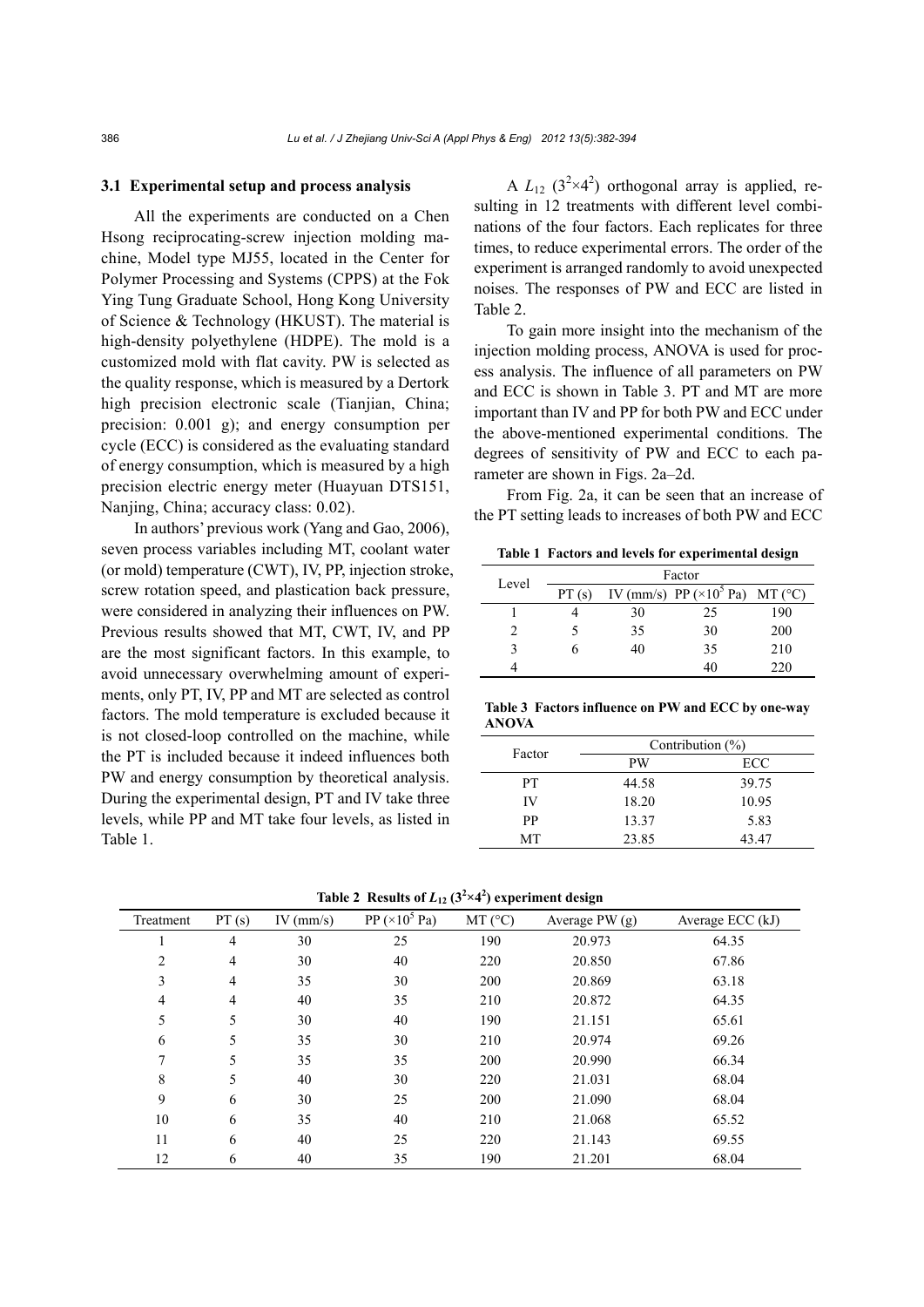linearly; while in Figs. 2b, 2c and 2d, the relationships between the control factors (IV, PP, and MT) and the response variables (PW and ECC) show clear nonlinear patterns, indicating that nonlinear modeling techniques are necessary to map the complex relationships. In addition, the confliction between quality and energy can be observed (Fig. 2d).



**(d) MT on the PW and the ECC**

According to Table 3, PT and MT are the two most significant factors on both the PW and ECC. Thus, the overlaid contour plot can be used to visually illustrate the relationships between the two control factors and the two response variables, as shown in Fig. 3.

Although the overlaid contour plot can roughly determine the optimal region for multiple response variables, it is limited to only two experimental factors. Fig. 3 is used to graphically illustrate the feasibility of the proposed multi-objective optimization for energy saving in injection molding. It is clear that, different combinations of the two control factors can generate constant PW, while a PW contour line intersects different energy consumption contour lines. It implies that the energy consumption can be reduced by choosing proper process settings without affecting the product quality.



**Fig. 3 Overlaid contour plots for PW and ECC**

## **3.2 ANN-based quality and energy consumption prediction**

To construct an efficient objective function is critical in an optimization problem. As substantiated by many researchers, the complex relationships between quality or energy indexes and process parameters cannot be accurately expressed by any analytic model. Traditional modeling methods are mostly reliant on assumptions for model simplifications, and thus may lead to inaccurate results (Shen *et al*., 2007). On the other hand, neural networks have been widely used for extracting information from data in the form Fig. 2 Illustration of the effects of (a) PT, (b) IV, (c) PP and<br>
of predictive input-output models. They provide a<br>
of predictive input-output models. They provide a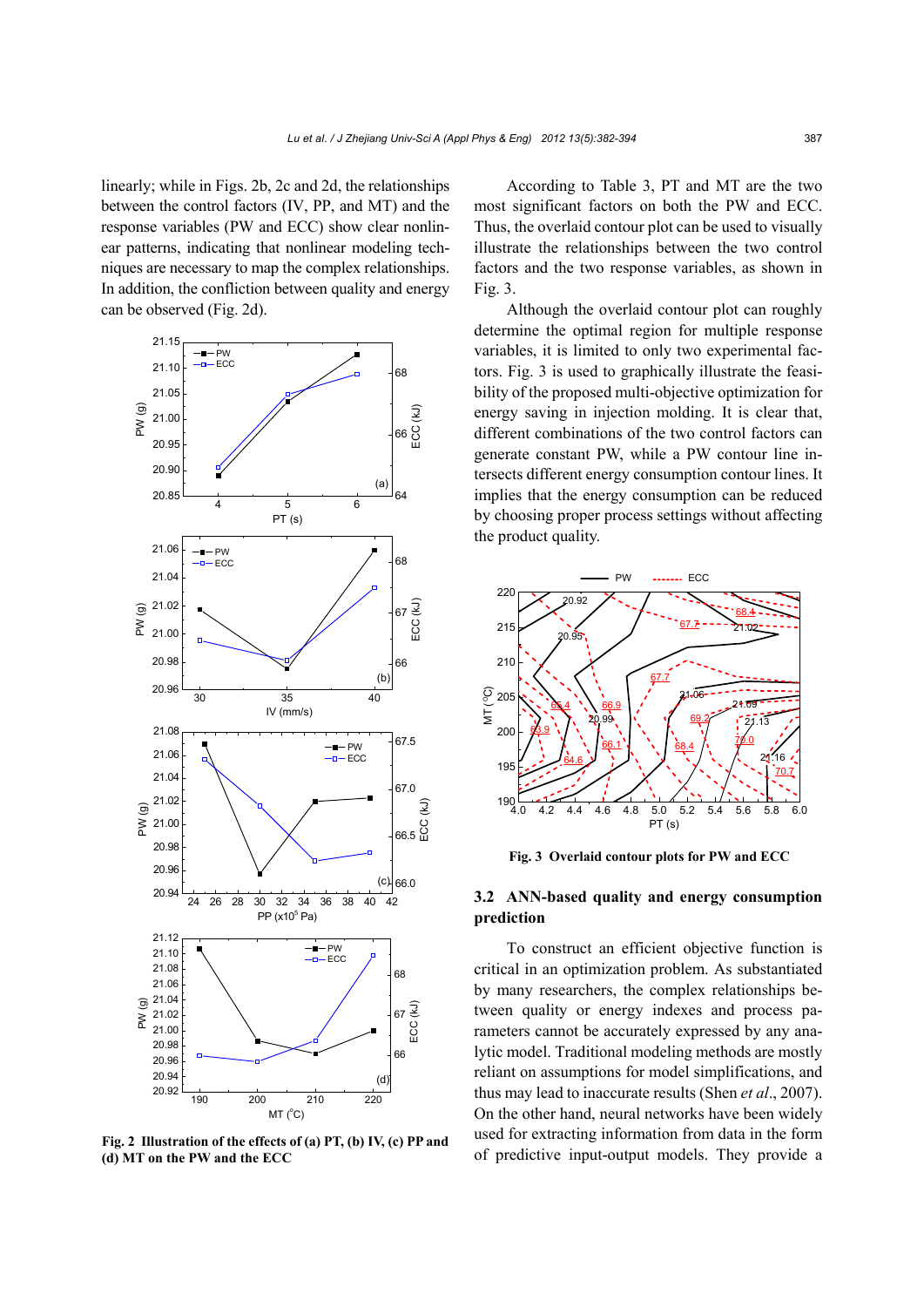general framework, which can, in principle, approximate any type of nonlinearity in the data. The characteristics of the ANN technique make it suitable for modeling the quality or energy consumption in injection molding process. Therefore, it is used in this study as the modeling tool. As shown in Fig. 1, the objective functions in the subsequent GA-based multi-objective optimization are built by the ANN technique. The performance of the prediction model determines whether or not the true optimal solution can be found.

Neural networks offer distinct advantages in some areas but have other limitations. One of the main and well-known disadvantages of neural network training is that it requires a large quantity of experimental data. The experimental data listed in Table 2 are insufficient to obtain an accurate, robust neural network prediction model. Fractional factorial design is thus performed to generate necessary additional experimental data for ANN modeling. Finally, 39 pairs of experiments were conducted as listed in Table 4. The data are also used to generate an initial population for the GA-based optimization procedures.

A 4-8-2 three-layered back-propagation neural network (BPNN) is employed to map the nonlinear patterns between the process parameter settings and the response variables. The inputs of the network are the settings of PT, IV, PP and MT, while the outputs are PW and ECC. The nonlinear function in the hidden nodes is tansig.

The experimental data listed in Table 4 are randomly divided into two parts, a training set and a test set. The training set consists of 33 input-output data pairs, while the test set consists of the remaining six data pairs. The Levenberg-Marquardt backpropagation training algorithm is adopted to train the BPNN. The prediction performances of the developed BPNN are shown in Figs. 4 and 5.

The predicted values almost overlap with the actual values, indicating the good performance of the ANN model. Absolute percentage error (APE) is used as an error index to measure the prediction performance:

$$
APE = \left| \frac{\hat{y} - y}{y} \right|,
$$
 (3)

|                          |                 |              | Input                    | Output               |         |                   |
|--------------------------|-----------------|--------------|--------------------------|----------------------|---------|-------------------|
| No.                      | $\overline{PT}$ | IV           | PP                       | МT                   | Average | Average           |
| $\mathbf{1}$             | (s)<br>4        | (mm/s)<br>30 | $(\times 10^5$ Pa)<br>25 | $(^{\circ}C)$<br>190 | PW(g)   | ECC (kJ)<br>64.44 |
|                          |                 | 40           |                          |                      | 20.971  |                   |
| $\overline{c}$           | 4               |              | 30                       | 190                  | 21.089  | 68.40             |
| $\overline{\mathbf{3}}$  | 4               | 35           | 35                       | 190                  | 20.955  | 62.64             |
| $\overline{\mathcal{L}}$ | 4               | 35           | 30                       | 200                  | 20.870  | 63.36             |
| 5                        | 4               | 35           | 35                       | 200                  | 20.901  | 62.64             |
| 6                        | 4               | 40           | 25                       | 210                  | 20.943  | 65.52             |
| $\overline{7}$           | 4               | 30           | 35                       | 210                  | 20.887  | 65.52             |
| 8                        | 4               | 35           | 40                       | 210                  | 21.002  | 66.60             |
| 9                        | 4               | 35           | 25                       | 220                  | 20.921  | 68.04             |
| 10                       | 4               | 30           | 30                       | 220                  | 20.814  | 64.80             |
| 11                       | 4               | 40           | 30                       | 220                  | 20.800  | 66.60             |
| 12                       | 4               | 30           | 35                       | 220                  | 20.839  | 65.52             |
| 13                       | 4               | 30           | 40                       | 220                  | 20.843  | 68.04             |
| 14                       | 4               | 35           | 40                       | 220                  | 20.844  | 68.04             |
| 15                       | 5               | 40           | 30                       | 190                  | 21.070  | 66.96             |
| 16                       | 5               | 30           | 35                       | 190                  | 21.064  | 65.52             |
| 17                       | 5               | 35           | 35                       | 190                  | 21.111  | 68.04             |
| 18                       | 5               | 35           | 25                       | 200                  | 21.159  | 73.08             |
| 19                       | 5               | 30           | 30                       | 200                  | 21.021  | 65.52             |
| 20                       | 5               | 35           | 30                       | 200                  | 20.989  | 68.04             |
| 21                       | 5               | 30           | 40                       | 200                  | 21.018  | 66.24             |
| 22                       | 5               | 40           | 25                       | 210                  | 21.090  | 67.32             |
| 23                       | 5               | 30           | 30                       | 210                  | 20.980  | 68.04             |
| 24                       | 5               | 40           | 35                       | 210                  | 20.947  | 66.24             |
| 25                       | 5               | 35           | 40                       | 210                  | 21.083  | 68.04             |
| 26                       | 5               | 40           | 25                       | 220                  | 21.032  | 67.32             |
| 27                       | 5               | 35           | 40                       | 220                  | 20.957  | 69.12             |
| 28                       | 6               | 30           | 25                       | 190                  | 21.144  | 70.56             |
| 29                       | 6               | 40           | 35                       | 190                  | 21.201  | 68.04             |
| 30                       | 6               | 35           | 40                       | 190                  | 21.206  | 70.56             |
| 31                       | 6               | 35           | 25                       | 200                  | 21.333  | 75.60             |
| 32                       | 6               | 40           | 30                       | 200                  | 21.151  | 70.56             |
| 33                       | 6               | 35           | 35                       | 200                  | 21.060  | 68.76             |
|                          |                 |              |                          |                      |         |                   |
| 34                       | 6               | 40           | 25                       | 210                  | 20.938  | 65.52             |

35 6 30 35 210 21.042 68.40 36 6 35 40 210 21.071 65.52 37 6 30 25 220 21.103 69.84 38 6 30 40 220 21.055 68.76 39 6 40 40 220 21.172 72.36

**Table 4 Experimental data for ANN-based nonlinear modeling**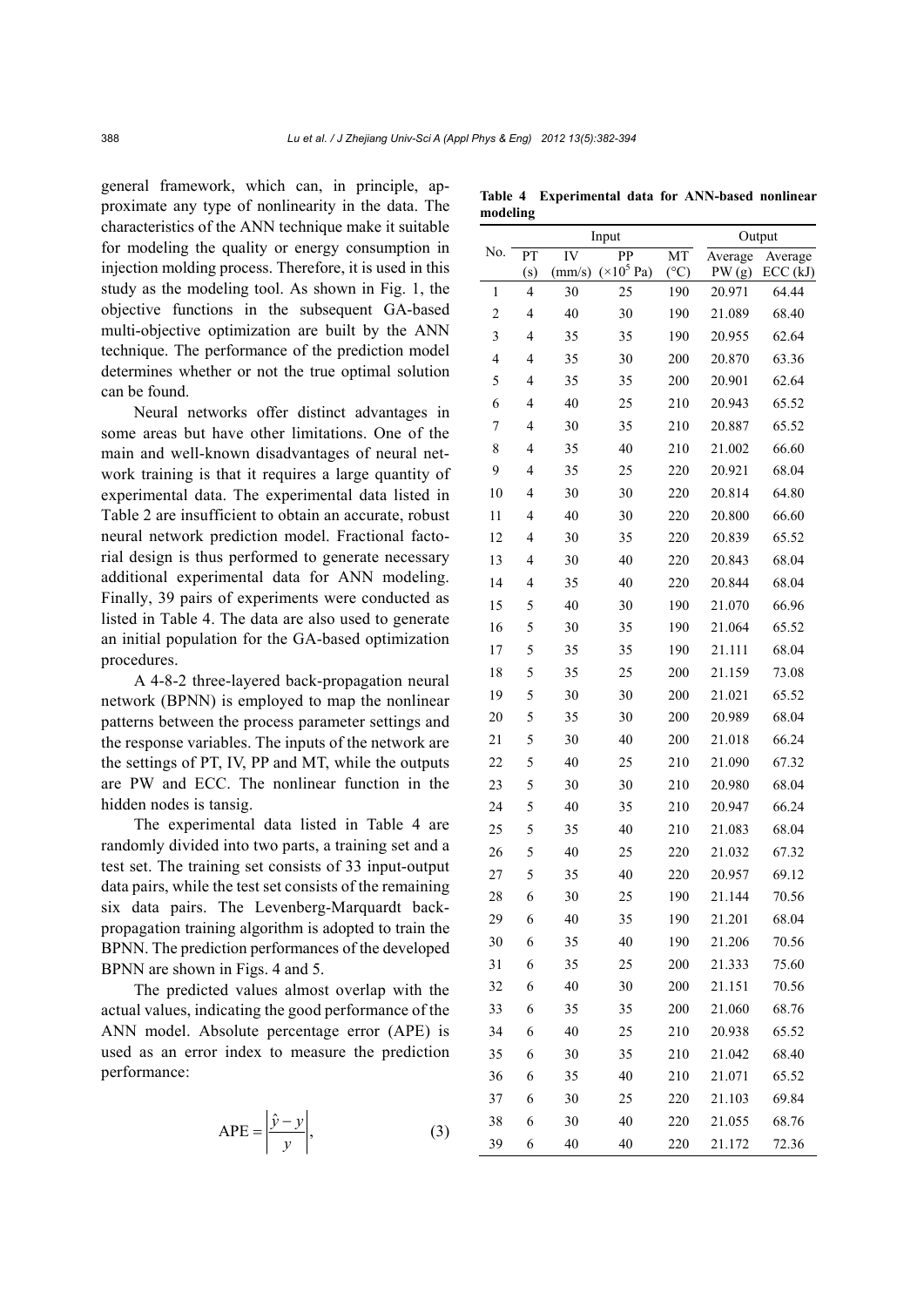where  $\hat{y}$  is the predicted value of the real measurement *y* by the ANN model.

The maximum APEs for PW and ECC of the test data set are 0.08% and 1.23%, respectively. The developed BPNN model has good interpolation capability. It can be used as an efficient predictive tool for both product quality and energy consumption

#### **3.3 GA-based lexicographic optimization**

With the lexicographic method, the objective functions are ranked in order of importance by the decision-maker. The optimum solution is then obtained by minimizing the objective functions, starting with the most important one and proceeding according to the order of importance of the objectives (Carlos *et al*., 2008). Let the subscripts of the objectives indicate not only the objective function number, but also the priority of the objective. Suppose there are *K* objectives in an MOP problem:

Min {
$$
f_1(x),..., f_k(x),..., f_K(x)
$$
},  
s.t. (4)  
 $g_j(x) \le 0, j = 1, 2, ..., m,$ 

where  $f_1(x)$  and  $f_k(x)$  denote the most and the least important objective functions, respectively. The first problem is formulated as

Min 
$$
f_1(x)
$$
  
s.t. (5)  
 $g_j(x) \le 0, j = 1, 2, \dots, m,$ 

and its solution  $x_1^*$  ( $f_1^* = f_1(x_1^*)$ ) is obtained. Then the second problem is formulated as

Min 
$$
f_2(x)
$$
  
s.t.  
 $g_j(x) \le 0, j = 1, 2, \dots, m,$  (6)  
 $f_1(x) = f_1^*$ .

The solution of this problem is obtained as  $x_2^*$  $(f_2^* = f_2(x_2^*))$ . This procedure is repeated until all the *K* objectives have been considered.

In practice, the equality constraint  $f_k(x) = f_k^*$  is too strong to find an optimal solution. To overcome such

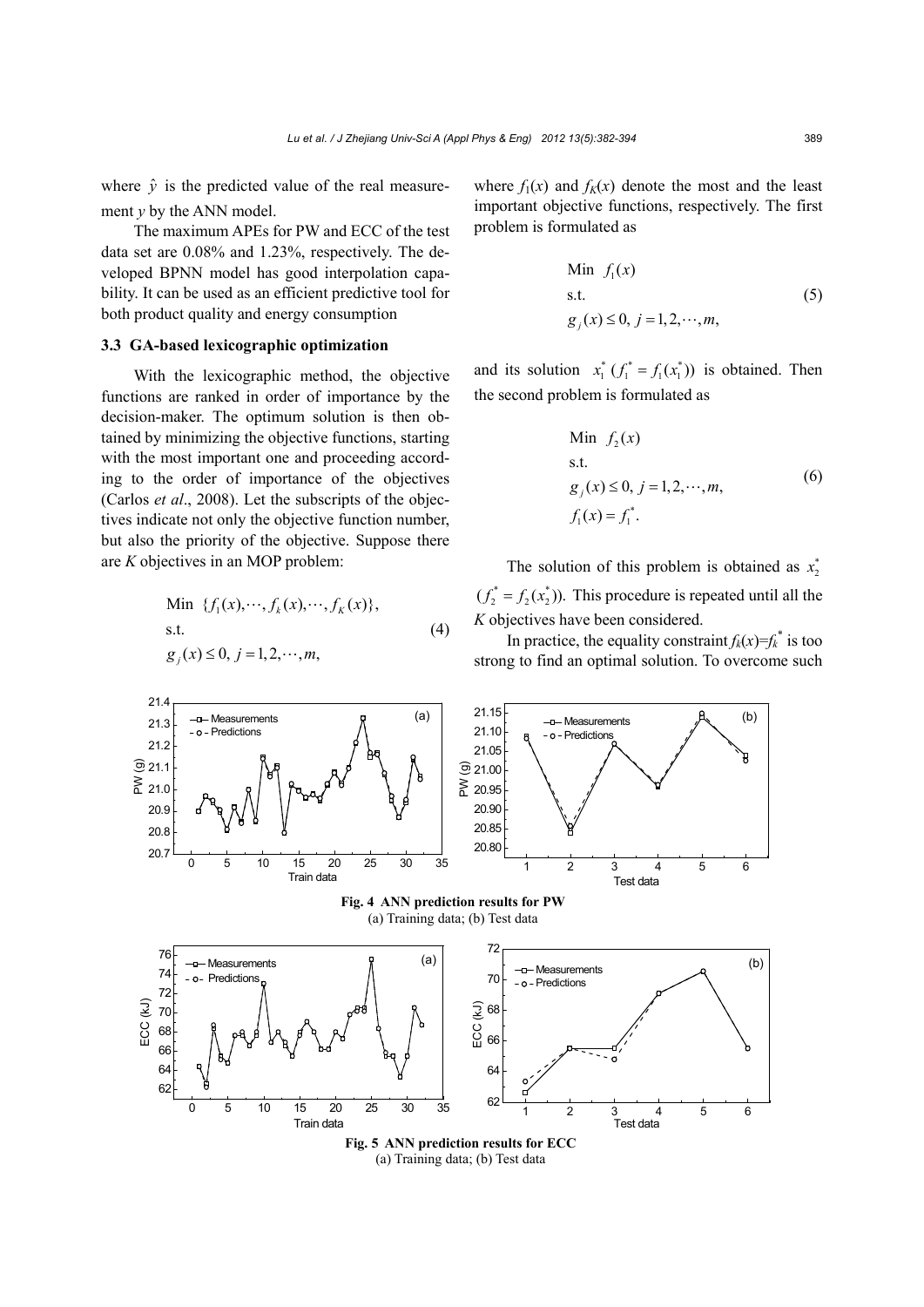a problem, the above lexicographic procedures can be modified by converting equality constraints into relaxed inequality constraints (Mezura-Montes, 2009), i.e.,  $f_k(x) \leq f_k^*$ . For further relaxation, one can introduce slacks to the inequality constraints, e.g.,  $f_k(x) \le f_k^* + \delta_k$ , where  $\delta_k$  is a pre-established bound and varying  $\delta_k$ generates different weakly Pareto optimal points (Ruzika and Wiecek, 2005).

In the BPNN prediction model,  $f_1(x)$  denotes the objective function of product quality (i.e., PW),  $f_1(x) = \sqrt{(PW - PW_{des})^2}$ , where PW<sub>des</sub> is the desired PW specified by the customer.  $f_2(x)$  denotes the objective function of energy consumption,  $f_2(x) = ECC$ .  $\mathbf{x}$ =[PT, IV, PP, MT]<sup>T</sup> is the vector of control factors. Then the first layer optimization problem is obtained:

Min 
$$
f_1(x)
$$
,  
s.t.  
\n $4 s \le PT \le 6 s$ ,  
\n30 mm/s  $\le IV \le 40$  mm/s,  
\n $2.5 \times 10^6$  Pa  $\le PP \le 4 \times 10^6$  Pa,  
\n190 °C  $\le MT \le 220$  °C,

where the ranges of control factors are selected based on the experience of the manufacturer of the application work.

There are a plenty of numerical optimization algorithms available to solve the above singleobjective optimization problem. In this study, GA is used. The solution of the optimization problem with GA begins with a set of potential solutions (or chromosomes in the biological evolutionary process) that is randomly generated. The entire set of these solutions comprises a population. The chromosomes evolve during generations. New generations are obtained after applying the selection, crossover and mutation operations. The chromosomes are then evaluated using a certain fitness criteria and the best ones are kept while the others are discarded. This process is repeated until the termination criterion is met.

The implementation of GAs includes the determination of a number of parameters. The population size, the probabilities of selection, crossover and mutation, the scaling window, and several other parameters definitely affect the convergence rate and the global optimality. Recommended in those previous works on GA (Alander, 1992; Srinivas and Patnail, 1994; Tan *et al*., 2001), population size ranges from 30 to100, crossover rate ranges from 0.5 to 0.9, and mutation rate ranges from 0.005 to 0.05. According to the experimental results in this study, the population size of 70, crossover rate of 0.6, and mutation rate of 0.02 have the best convergence performance.

With respect to the termination criterion, there are three kinds of termination conditions commonly used in GAs (Safe *et al*., 2004): (1) An upper limit on the number of generations is reached; (2) An upper limit on the number of evaluations of the fitness function is reached; and (3) The chance of achieving significant changes in the next generations is excessively low.

In the first-layer optimization problem, the settling boundary,  $f_1(x) \leq \delta$ , is defined as the termination criterion, where  $\delta$  is the user-defined threshold. In this study,  $\delta$  takes the value of 0.01. When all the fitness values in a population are less than the threshold  $\delta$ , the GA process stops and all individuals  $\{x^*\}\$ in that population are selected to generate the initial population for the second-layer optimization.

The second-layer optimization problem is

Min 
$$
f_2(x)
$$
,  
s.t.  
\n $4 s \le PT \le 6 s$ ,  
\n30 mm /  $s \le IV \le 40$  mm / s,  
\n $2.5 \times 10^6$  Pa  $\le PP \le 4 \times 10^6$  Pa,  
\n $190$  °C  $\le MT \le 220$  °C,  
\n $f_1(x) \le \delta$ ,

where  $f_1(x) \leq \delta$  is just the termination condition in the first optimization problem because the objective function extremum is obviously  $f_1^* = f_1(x_1^*) = 0$ .

GA is used to solve this problem again. The maximum number of iterations is used as the termination criteria to avoid excessive computation time, which is set as 50 in this study. The solution obtained at the end,  $x^*$ , is taken as the desired solution of the multi-objective optimization problem.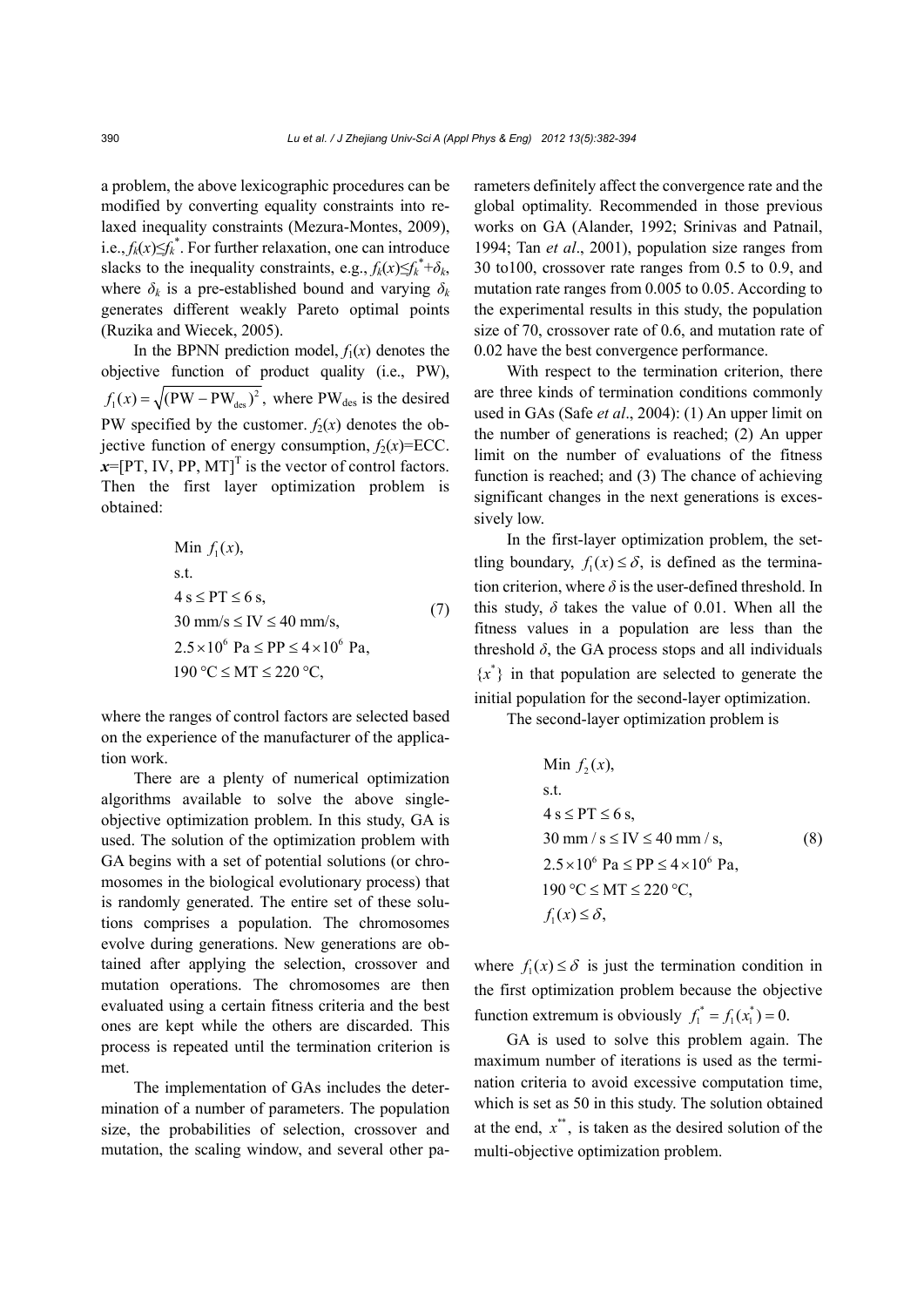## **3.4 Verification of the optimization result and model updating**

Before mass production, it is necessary to thoroughly validate the optimization results by conducting several additional verification experiments. In some situations, the obtained process parameter settings may not satisfy the pre-specified requirements on product quality or energy consumption. The possible reasons may be that (1) inadequate training data results in an inaccurate ANN prediction model; or (2) pre-mature phenomenon occurs in GA resulting in unsuccessful optimum searching. Whatever, the entire multi-objective optimization procedures should be repeated after updating the data set and re-training of the BPNN prediction model. Even when the obtained process parameter can meet all the requirements, it is desirable to accumulate new experimental data to update the prediction model and adjust the operating conditions if necessary. This updating procedure can gradually improve the performance of the BPNN prediction model and ensure the proposed multi-objective optimization method to be a global search methodology for determining a true optimal solution.

## **4 Results and discussion**

Suppose that there are eight product specifications on PW specified by different customers, i.e., 20.85, 20.90, 20.95, 21.00, 21.05, 21.10, 21.15, and 21.20 g, respectively, which can be covered in the operation space of the injection molding machine under the experimental conditions given in Section 3.1. To demonstrate the effectiveness of the proposed multi-objective optimization framework, two groups of comparative experiments were conducted. In the first group, the process parameter settings are determined by a single objective parameter optimization procedure (Chen *et al*., 2009), i.e., the design method is under only PW consideration (Method A in Table 5). In the second group, the parameters are determined by the proposed dual-objective optimization method (Method B in Table 5).

From Table 5, it is clear that the proposed energy saving oriented dual-objective optimization method (Method B) can confidently reduce the energy use for all quality specifications, compared with the singleobjective quality-oriented optimization method (Method A). The average improvement rate of energy consumption is about 10% in laboratory scale tests, indicating its potential for application in the molding shop floor environment for energy consumption reduction. However, it is worth mentioning that, the product quality obtained by Method B has a relatively large bias to its target value as shown in Table 5.

For further explanation, Fig. 6 and Table 6 show the local Pareto front for  $PW_{des}=21.00$  g, where the dots are the final solutions of GA after the secondlayer optimization, and the triangles are the Pareto

| Experiment                      | Method |       |             | Process parameter setting |                 | PW     | ECC   | Energy   |
|---------------------------------|--------|-------|-------------|---------------------------|-----------------|--------|-------|----------|
|                                 |        | PT(s) | IV $(mm/s)$ | PP $(\times 10^5$ Pa)     | $MT(^{\circ}C)$ | (g)    | (kJ)  | saving   |
| 1. PW <sub>des</sub> =20.85 g   | A      | 4.4   | 31          | 26                        | 217             | 20.850 | 64.85 | 5.5%     |
|                                 | B      | 5.0   | 35          | 32                        | 213             | 20.847 | 61.27 |          |
| 2. PW $_{des}$ = 20.90 g        | A      | 4.1   | 36          | 40                        | 214             | 20.900 | 69.63 | 17.9%    |
|                                 | B      | 5.2   | 36          | 40                        | 212             | 20.902 | 57.14 |          |
| 3. PW $_{des}$ = 20.95 g        | A      | 5.2   | 39          | 26                        | 194             | 20.950 | 63.61 | 10.9%    |
|                                 | B      | 5.3   | 37          | 35                        | 204             | 20.949 | 56.62 |          |
| 4. PW <sub>des</sub> = 21.00 g  | A      | 5.9   | 39          | 30                        | 207             | 21.000 | 68.54 | 19.1%    |
|                                 | B      | 5.2   | 35          | 31                        | 213             | 20.998 | 55.40 |          |
| 5. PW $_{des}$ = 21.05 g        | A      | 5.0   | 38          | 37                        | 200             | 21.050 | 61.63 | 10.7%    |
|                                 | B      | 4.3   | 38          | 33                        | 197             | 21.047 | 55.02 |          |
| 6. PW <sub>des</sub> = 21.10 g  | A      | 5.2   | 37          | 36                        | 194             | 21.099 | 62.91 | $10.1\%$ |
|                                 | B      | 4.1   | 39          | 33                        | 197             | 21.109 | 56.61 |          |
| 7. PW $_{des}$ = 21.15 g        | A      | 4.4   | 40          | 34                        | 200             | 21.150 | 61.60 | 10.0%    |
|                                 | B      | 4.3   | 39          | 34                        | 192             | 21.153 | 59.18 |          |
| 8. PW $_{\text{des}}$ = 21.20 g | A      | 5.7   | 35          | 40                        | 198             | 21.201 | 63.88 | 3.5%     |
|                                 | B      | 5.6   | 35          | 40                        | 197             | 21.205 | 61.65 |          |

**Table 5 Energy saving results for the eight comparative experiments**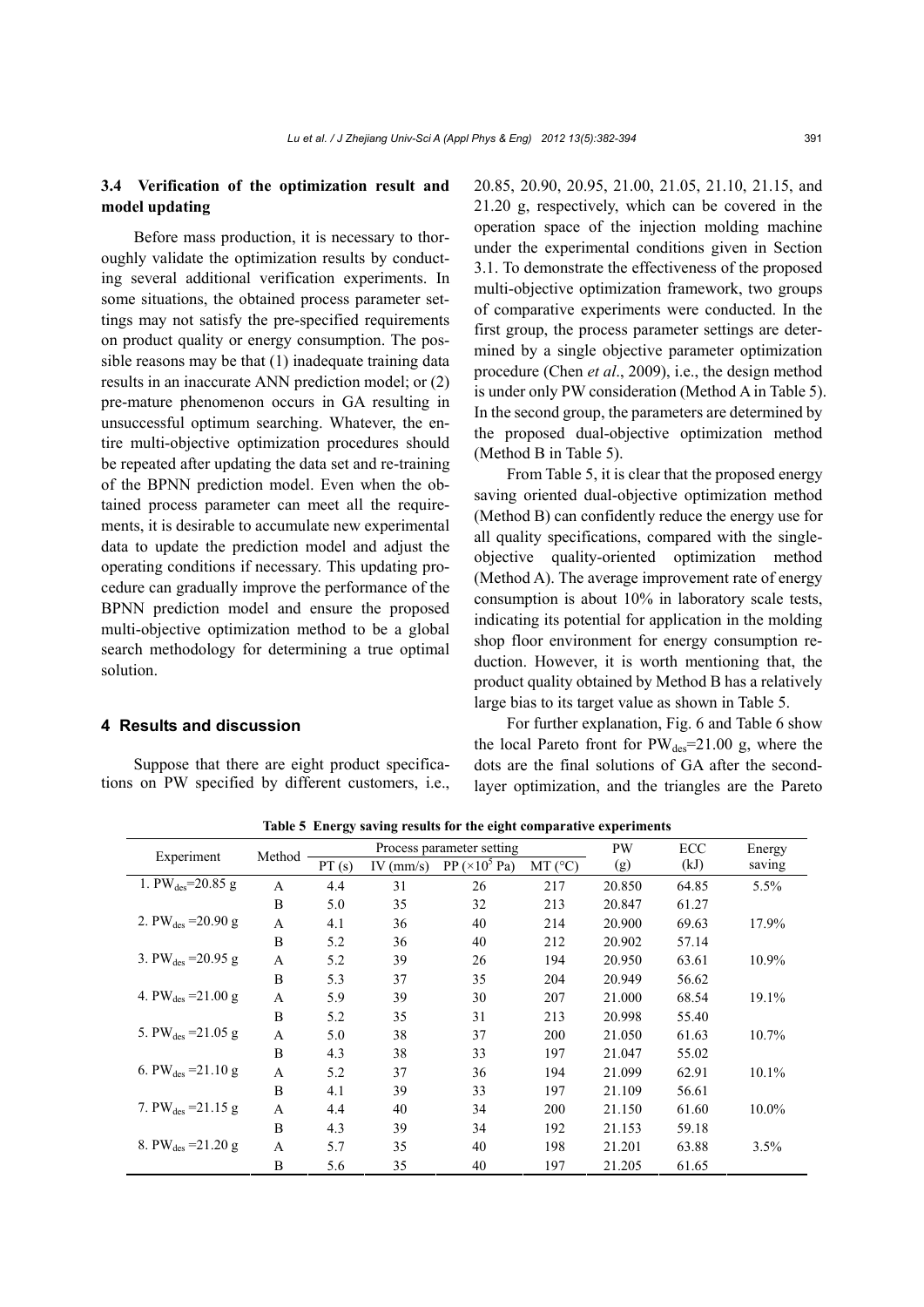optimal solutions. There are seven Pareto optimal solutions. The first row in Table 6 turns out to be the final solution in Method B that has the minimum energy consumption; while the seventh row is the final solution in Method A that has the minimum quality deviation (i.e., the fourth group of experimental results in Table 5). The two solutions are both Pareto optimal, indicating that there is a clear tradeoff between product quality and energy consumption.

Fig. 7 shows the global Pareto curve front (represented by the triangles) for all quality



Fig. 6 Local Pareto front analysis for PW<sub>des</sub>=21.00 g

|     | Table 6 Part of GA results for $PW_{des}=21.00 g$ |      |                                         |               |           |       |                    |  |  |
|-----|---------------------------------------------------|------|-----------------------------------------|---------------|-----------|-------|--------------------|--|--|
| No. | PT                                                | IV   | PP                                      | MT            | <b>PW</b> | ECC   | Front <sup>*</sup> |  |  |
|     | (s)                                               |      | $\text{(mm/s)}(\times 10^5 \text{ Pa})$ | $(^{\circ}C)$ | (g)       | (kJ)  |                    |  |  |
| 1   | 5.2                                               | 35   | 31                                      | 213           | 20.990    | 55.40 | $\mathbf{1}$       |  |  |
| 2   | 5.2                                               | 35   | 30                                      | 213           | 20.998    | 56.08 | 1                  |  |  |
| 3   | 5.2                                               | 35   | 30                                      | 212           | 21.001    | 56.84 | 1                  |  |  |
| 4   | 4.0                                               | 38   | 34                                      | 199           | 21.001    | 63.23 | 1                  |  |  |
| 5   | 5.3                                               | 38   | 34                                      | 200           | 21.001    | 64.85 | 1                  |  |  |
| 6   | 5.5                                               | 37   | 27                                      | 194           | 21.000    | 65.38 | 1                  |  |  |
| 7   | 5.9                                               | 39   | 30                                      | 207           | 21.000    | 68.54 | 1                  |  |  |
| 8   | 5.3                                               | 32   | 35                                      | 194           | 20.991    | 66.08 | $\boldsymbol{0}$   |  |  |
| 9   | 4.8                                               | 39   | 30                                      | 195           | 20.991    | 66.17 | 0                  |  |  |
| 10  | 5.0                                               | 32   | 35                                      | 193           | 20.991    | 66.13 | $\boldsymbol{0}$   |  |  |
| 11  | 4.8                                               | 32   | 35                                      | 193           | 20.991    | 66.14 | $\boldsymbol{0}$   |  |  |
| 12  | 4.8                                               | 40   | 26                                      | 197           | 20.991    | 66.20 | 0                  |  |  |
| 13  | 4.8                                               | 38   | 32                                      | 200           | 20.991    | 65.87 | $\boldsymbol{0}$   |  |  |
| 14  | 5.0                                               | 34   | 30                                      | 211           | 20.992    | 63.92 | $\theta$           |  |  |
| 15  | 5.4                                               | 38   | 26                                      | 193           | 20.992    | 63.37 | $\boldsymbol{0}$   |  |  |
| 16  | 4.5                                               | 36   | 38                                      | 208           | 20.992    | 65.96 | $\boldsymbol{0}$   |  |  |
| 17  | 5.1                                               | 34   | 32                                      | 211           | 20.992    | 65.19 | $\theta$           |  |  |
| 18  | 5.9                                               | 31   | 36                                      | 198           | 20.992    | 72.71 | $\theta$           |  |  |
| 19  | 4.8                                               | 35   | 30                                      | 198           | 20.993    | 69.51 | 0                  |  |  |
| 20  | 4.7                                               | 32.6 | 33                                      | 206           | 21.000    | 68.83 | 0                  |  |  |

\* 1 means that the corresponding parameter combination is a Pareto optimal solution; while 0 means that the parameter combination is not an optimal solution

specifications and Table 7 gives the corresponding optimal parameter combinations. From Fig. 7, an interesting phenomenon can be observed. Different PW specifications result in different minimum energy consumption. There exists a global minimum value for energy consumption where PW is around 20.90 g. The utility of this "global optimal point" is limited; however, it is helpful for gaining deeper insight into the relationship between product quality and the consumed energy in an injection molding process.



**Fig. 7 Global Pareto front analysis**

**Table 7 Local Pareto optimal solution sets for the four quality specifications** 

| $\mathrm{PW}_\mathrm{des}$ | PT  | IV | PP                             | MT            | <b>PW</b> | ECC   |
|----------------------------|-----|----|--------------------------------|---------------|-----------|-------|
| (g)                        | (s) |    | $(mm/s)$ (×10 <sup>5</sup> Pa) | $(^{\circ}C)$ | (g)       | (kJ)  |
|                            | 5.2 | 36 | 30                             | 212           | 20.902    | 57.14 |
| 20.90                      | 5.2 | 35 | 30                             | 208           | 20.901    | 57.54 |
|                            | 5.0 | 35 | 30                             | 207           | 20.901    | 58.44 |
|                            | 4.1 | 36 | 40                             | 214           | 20.900    | 69.63 |
|                            | 5.2 | 35 | 31                             | 213           | 20.990    | 55.40 |
|                            | 5.2 | 35 | 30                             | 213           | 20.998    | 56.08 |
| 21.00                      | 5.2 | 35 | 30                             | 212           | 21.001    | 56.84 |
|                            | 4.0 | 38 | 34                             | 199           | 21.001    | 63.23 |
|                            | 5.3 | 38 | 34                             | 200           | 21.001    | 64.85 |
|                            | 5.5 | 37 | 27                             | 194           | 21.000    | 65.38 |
|                            | 5.9 | 39 | 30                             | 207           | 21.000    | 68.54 |
|                            | 4.1 | 39 | 33                             | 197           | 21.110    | 56.61 |
|                            | 4.1 | 39 | 33                             | 198           | 21.103    | 56.75 |
|                            | 4.2 | 39 | 33                             | 198           | 21.101    | 57.15 |
| 21.10                      | 4.3 | 39 | 33                             | 198           | 21.099    | 58.78 |
|                            | 5.2 | 37 | 36                             | 194           | 21.099    | 62.91 |
|                            | 5.7 | 34 | 28                             | 218           | 21.100    | 73.98 |
|                            | 5.9 | 34 | 29                             | 206           | 21.100    | 75.28 |
|                            | 5.6 | 35 | 40                             | 197           | 21.205    | 61.65 |
| 21.20                      | 5.6 | 35 | 40                             | 198           | 21.202    | 61.71 |
|                            | 5.7 | 35 | 40                             | 198           | 21.201    | 63.88 |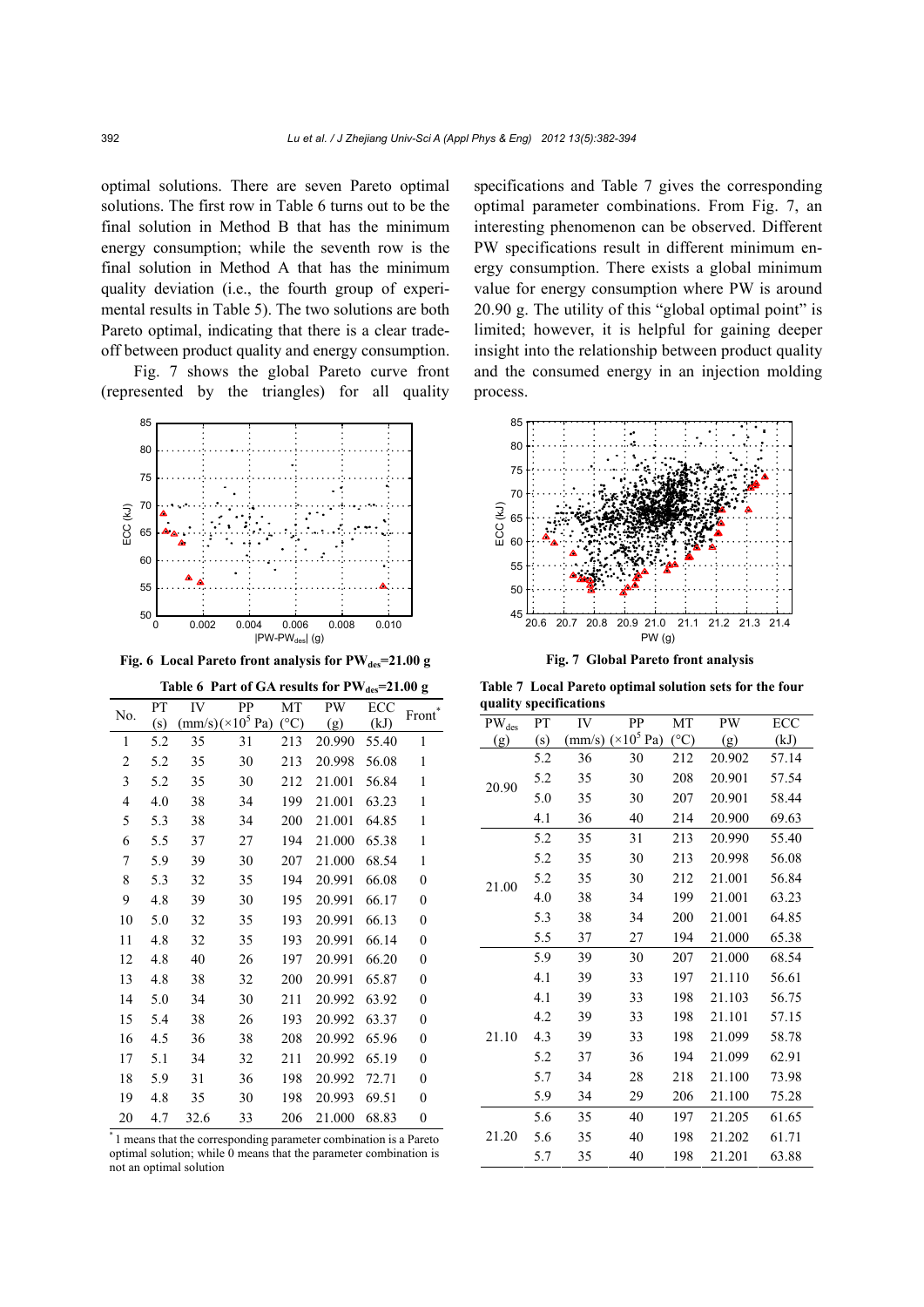### **5 Conclusions and future work**

In this paper, an effective dual-objective optimization framework is presented for energy saving in injection molding process. It is the first attempt focusing on the simultaneous optimization of both product quality and energy consumption, and the implementation of the proposed framework can reduce the energy consumption significantly in laboratory scale tests, at the same time, the product quality can meet the pre-determined requirement. The average improvement rate of energy consumption is about 10%, indicating its potential for application in the molding shop floor environment for energy consumption reduction.

The local and global Pareto analyses show the relationship between product quality and energy consumption. Higher requirement on product quality can result in higher energy consumption. There indeed exists the trade-off between quality and energy. The decision-makers have to make a choice according to the actual need.

The proposed framework is applicable for determining the optimal process parameter settings for the mass production of a certain product. The future work will focus on the energy saving issue for the injection molding process with multiple products, for which, it is required to determine the optimal production sequence, as well as the optimal process parameter settings for each product, to achieve the global minimum energy consumption.

## **Acknowledgements**

The authors gratefully thank all the staff in the CPPS at the Fok Ying Tung Graduate School of HKUST for their invaluable help in conducting hundreds of experiments used in this paper.

#### **References**

- Abdelaziz, E.A., Saidur, R., Mekhilef, S., 2011. A review on energy saving strategies in industrial sector. *Renewable and Sustainable Energy Reviews*, **15**(1):150-168. [doi:10. 1016/j.rser.2010.09.003]
- Alander, J.T., 1992. On Optimal Population Size of Genetic Algorithms. Proceedings of Computer Systems and Software Engineering, p.65-70. [doi:10.1109/CMPEUR. 1992.218485]
- Altan, M., 2010. Reducing shrinkage in injection moldings via

the Taguchi, ANOVA and neural network methods. *Materials and Design*, **31**(1):599-604. [doi:10.1016/j. matdes.2009.06.049]

- Ames, K., 1982. Saving Energy in Injection Molding Machine. Society of Plastics Engineering Annual Technical Conference, p.305-306.
- Carlos, C.A.C., Lamont, G.B., Van Veldhuizen, D.A., 2007. Evolutionary Algorithms for Solving Multi-Objective Problems, 2nd Edition. Springer, New York, p.31-47.
- Chen, W.C., Wang, M.W., Chen, C.T., Fu, G.L., 2009. An integrated parameter optimization for MISO plastic injection molding. *The International Journal of Advanced Manufacturing Technology*, **44**(5-6):501-511. [doi:10. 1007/s00170-008-1843-4]
- Lafreninere, E.L., 1981. Energy Conservation in Injection Molding Machines. Society of Plastics Engineering Annual Technical Conference, p.812-813.
- Lin, P., 2008. Study on Injection Energy Consumption in the Injection Molding Machine Experimental System. MS Thesis, Beijing University of Chemical Technology, China (in Chinese).
- Marler, R.T., Arora, J.S., 2004. Survey of multi-objective optimization methods for engineering. *Structural and Multidisciplinary Optimization*, **26**(6):369-395. [doi:10. 1007/s00158-003-0368-6]
- Mattis, J., Sheng, P., DiScipio, W., Leong, K., 1996. A Framework for Analyzing Energy Efficient Injection-Molding Die Design. Proceedings of the IEEE International Symposium on Electronics and Environment, Dallas, USA, p.207-212.
- Mezura-Montes, E., 2009. Constraint-Handling in Evolutionary Optimization. Springer, Berlin Heidelberg, p.51-72.
- Mok, S.L., Kwong, C.K., 1999. Review of research in the determination of process parameters for plastic injection molding. *Advances in Polymer Technology*, **18**(3):225-236. [doi:10.1002/(SICI)1098-2329(199923)18:3<225::AID-AD V3>3.3.CO;2-V]
- Mok, S.L., Kwong, C.K., Lau, W.S., 2001. A hybrid neural network and genetic algorithm approach to the determination of initial process parameters for injection moulding. *The International Journal of Advanced Manufacturing Technology*, **18**(6):404-409. [doi:10.1007/ s001700170050]
- Montgomery, D.C., 2001. Design and Analysis of Experiments, 5th Edition. John Widely, New York, p.427-492.
- Munoz, A.A., Sheng, P., 1995. An analytical approach for determining the environmental impact of machining processes*. Journal of Materials Processing Technology*, **53**(3-4):736-758. [doi:10.1016/0924-0136(94)01764-R]
- Nunn, R.E., Ackerman, K., 1981. Energy Efficiency in Injection Molding. Society of Plastics Engineering Annual Technical Conference, p.786-792.
- Ozcelik, B., Erzurumlu, T., 2006. Comparison of the warpage optimization in the plastic injection molding using ANOVA, neural network model and genetic algorithm. *Journal of Materials Processing Technology*, **171**(3): 437-445. [doi:10.1016/j.jmatprotec.2005.04.120]